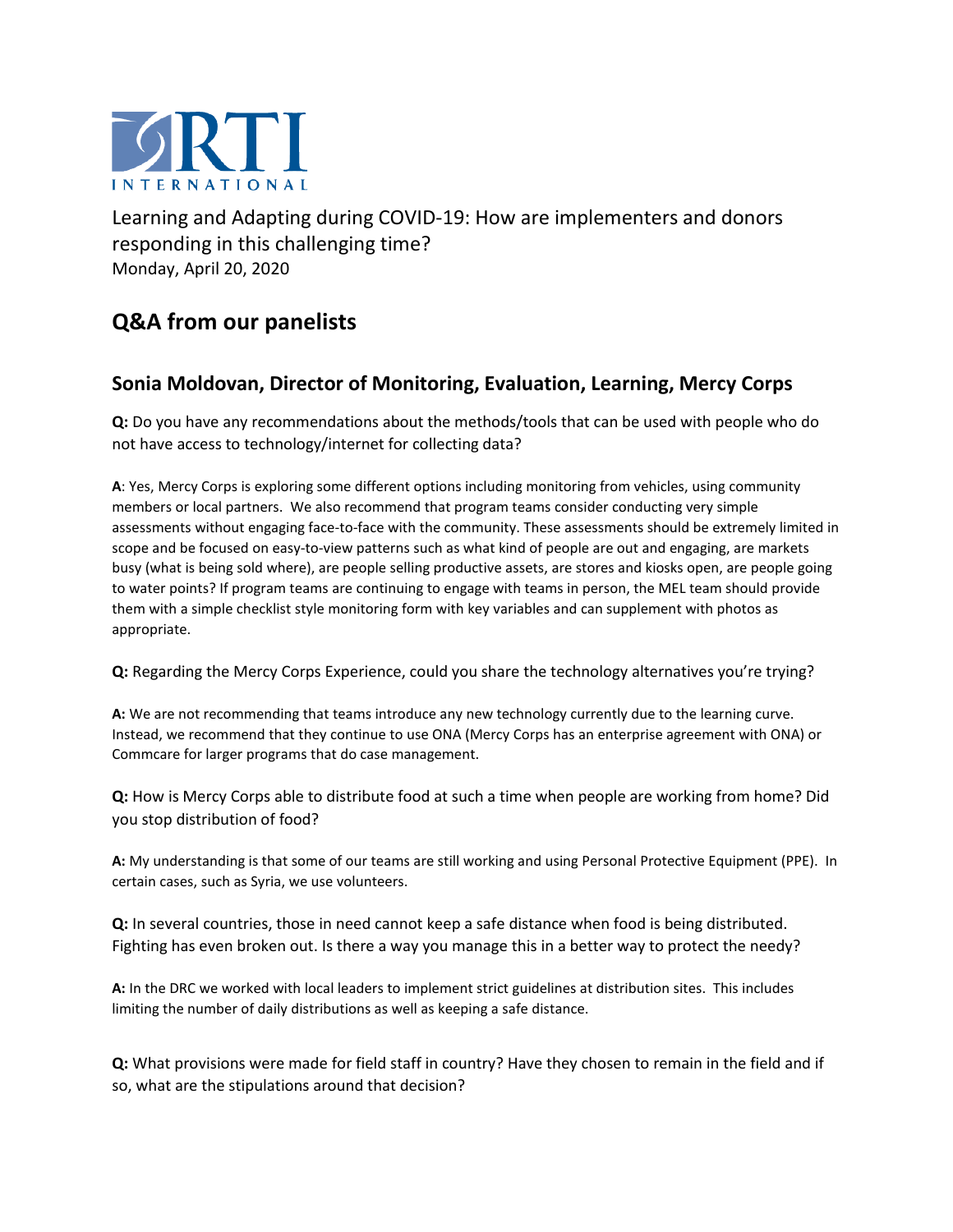**A:** Some of our team members have chosen to remain in the field since they live or have families in the communities we support. Their decision is based on their desire to continue providing support by implementing activities aimed at mitigating the impact of COVID.

**Q:** How do we balance adopting remote monitoring and getting quality data during this pandemic in regions where embezzlement of food aid is common?

**A:** I think we have to settle for good enough. Veteran evaluator Michael Patton's said it best, "Consider the 'good enoug' standard of rigor. Detach from rigor as an absolute methodological standard. Rigor serves use and puts us solidly in the situation of doing what pioneering evaluator Peter Rossi called 'good enough' evaluations. Decisions are being made quickly. Some data to support those decisions when they are made is better than data that are too little and too late... For example, a smaller purposeful sample of interviews with a few diverse program staff and participants may be done more quickly, and be more useful, than developing and administering a full survey."

**Q:** Given the uncertainty of COVID-19 in terms of how long it would go, how are you working to ensure that regular performance monitoring data are timely collected with quality and reported in the long run?

**A:** For now we are only adapting monitoring activities for the next 3 months. We have postponed major activates including evaluations, annual surveys, baselines, etc. and we will decide whether we need to make any adaptations in the next few months.

**Q:** You mentioned that in order to learn hierarchy, it has had to be flattened. Or, where not possible it has become more democratic. Can you share some more about this? What barriers might there have been and how were they overcome?

**A:** I strongly believe that everyone contributes to learning. For example, drivers often give us insight and feedback on trainings and workshop since they are purview to follow up conversations with participants. In order for learning to take place everyone, from the finance assistant to the M&E officer to the Chief of Party, needs to be involved in discussion about what's working, challenges and what adaptations the program needs to make.

## **Sharone Backers, Chief of Party, Act to End NTDs East Ethiopia**

**Q:** Have you developed any new messaging around Neglected Tropical Disease (NTD) activities and COVID-19 in Ethiopia? If so, how has this been delivered to communities? And was this developed in coordination with USAID (either Washington or the Ethiopia Mission)?

**A:** Not yet but they may be a next step and that will be in collaboration with the MOH and, I imagine, the Mission.

**Q:** What is the focus NTDs in Ethiopia?

**A:** Act|East is mainly focusing on trachoma and Lymphatic Filariasis/Onchocerciasis.

**Q:** In addition to supporting the MoH, how else is Act to End NTDs leveraging NTD platforms, such as for Water, Sanitation and Hygiene (WASH), to respond to COVID-19?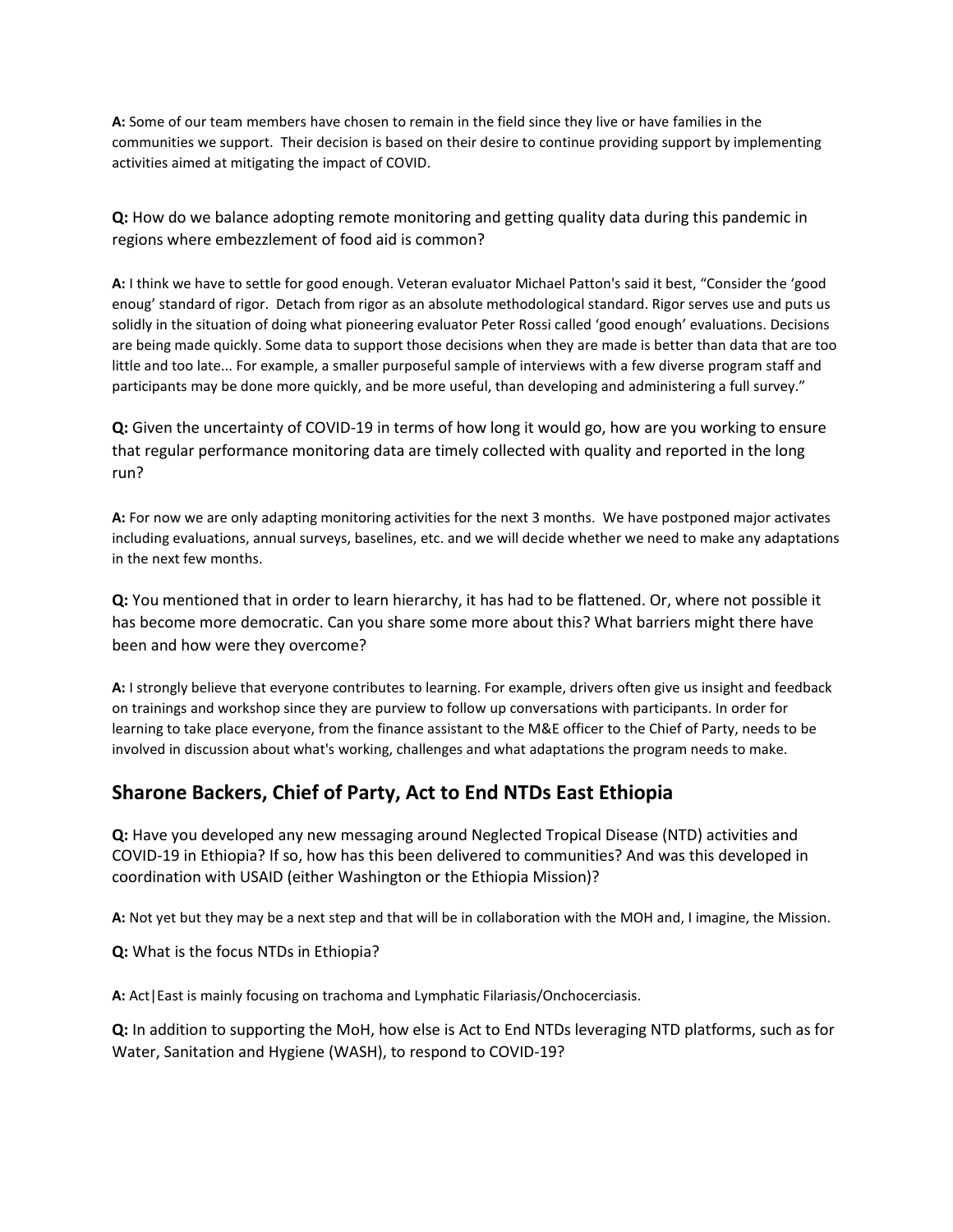**A:** Conversations around WASH/COVID/NTDs have already started happening with the MOH and as we move forward, we will look at the best ways to encompass similar messaging for NTDs and COVID knowing that WASH plays a large factor in healthier living

**Q:** How are you identifying and addressing gender specific challenges created by changes in the work environment, and the pandemic effects more generally?

**A:** For the women in our team, we want to ensure that they have the flexibility to carry out their household duties as well as the NTD work. The message of being realistic and managing expectations is one of high importance for us an organization.

## **Stacey Young, Agency Knowledge Management and Organizational Learning Officer, USAID**

**Q:** What provisions were made for field staff in country? Have they chosen to remain in the field and if so, what are the stipulations around that decision?

**A:** In USAID, our local hires remain in country as do many Americans, depending on the post. Only some countries are on "authorized departure" status and just a few on "ordered departure" status.

**Q:** How do we balance adopting remote monitoring and getting quality data during this pandemic in regions where embezzlement of food aid is common?

**A:** Not sure about food aid specifically, but there is a broad range of remote and third-party monitoring techniques that many organizations are employing. The Pelican listserv has hosted active discussions around this, and there's a lot of discussion generally in the development sector about various approaches to mitigate the risks you mention, and others as well.

**Q:** In this crisis, I presume we'd want to see higher levels of donor integration in the way of programmatic implementation and data/evidence sharing etc.— all implications for CLA. Can you please share what donors are doing at a global level to encourage this?

**A:** The donors I'm in contact with are doing a range of things. Donors who are part of the OECD-DAC Evalnet are currently discussing a joint donor evaluation approach as well as sharing lessons and knowledge from past efforts. The donors in the Multi-Donor Learning Partnership are doing a range of things, including synthesizing knowledge that's relevant to the current crisis to share with their field offices and strategic partners; convening staff to share questions, information, learning and evidence; running scenarios to try to anticipate both health impacts and second-order impacts. Generally, there seems to be a mix of a formal response (that often is tied to figuring out how to reprogram funds, and is focused on the very near term) and a less formal response that takes the shape of individual units grappling with the implications of evidence and learning emanating from many sources for the programs they're responsible for. I would love to hear of an example of an organization that is doing a passable job at linking the formal and informal conversations, such that the expertise of the staff writ large is leveraged to inform the response.

**Q**: How are you identifying and addressing gender specific challenges created by changes in the work environment, and the pandemic effects more generally?